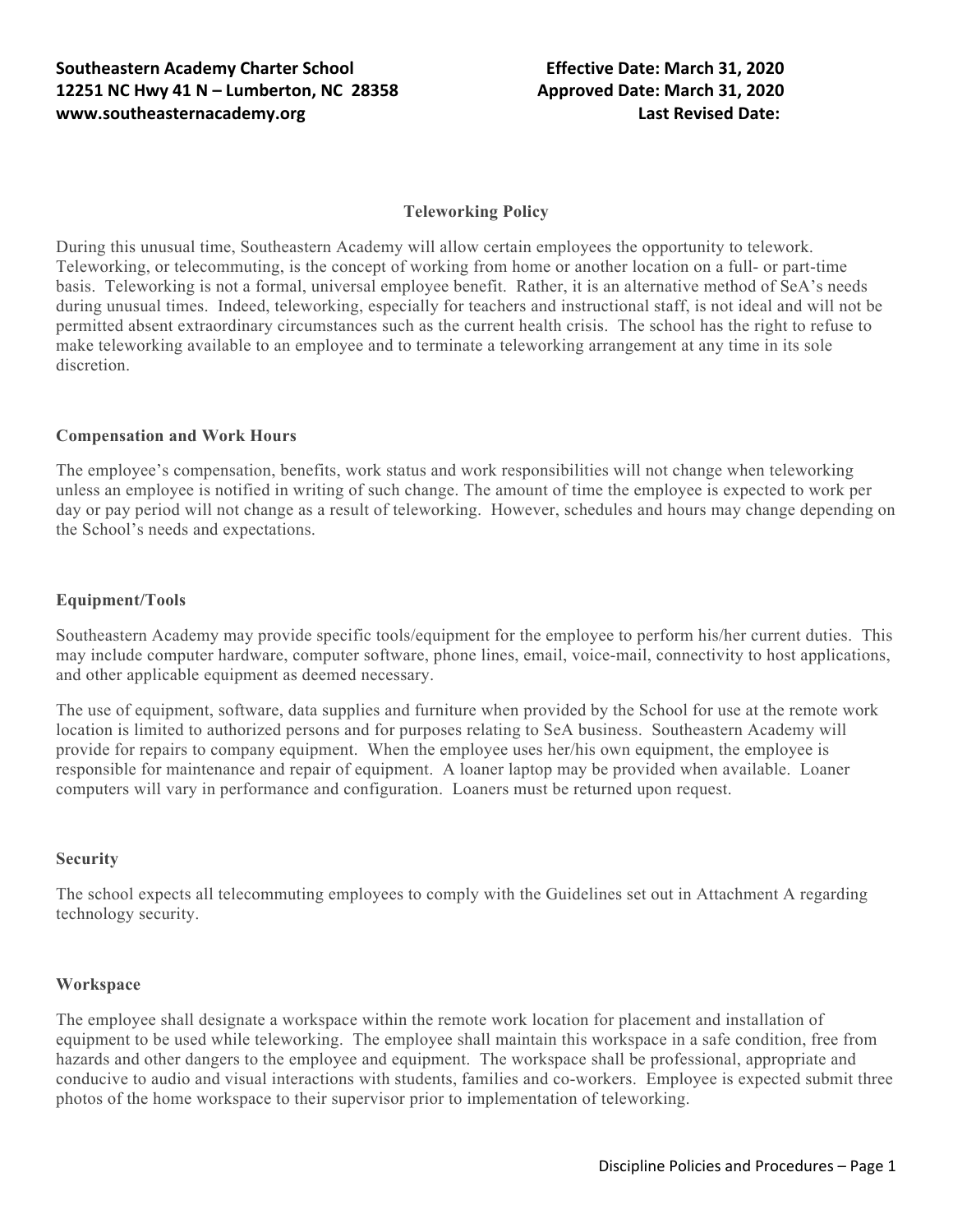# **Southeastern Academy Charter School Effective Date: March 31, 2020 12251 NC Hwy 41 N – Lumberton, NC 28358 Approved Date: March 31, 2020 www.southeasternacademy.org Last Revised Date:**

Any school materials taken home should be kept in the designated work area at home and not be made accessible to others. This is particularly importantwhen such materials include student and/or family information or other information that could be deemed confidential.

The school has the right to make on-site visits (with 48 hours advance notice) to the remote work location for purposes of determining that the site issafe and free from hazards, and to maintain, repair, inspect, or retrieve Southeastern Academy School-owned equipment, software, data or supplies or to ensure that the employee is complying with School policies.

## **Office Supplies**

The school will provide any needed office supplies. Out-of-pocket expenses for other supplies will not be reimbursed unless by prior written approval of the Schoolin accordance with its fiscal policies.

## **Worker's Compensation**

During work hours and while performing work functions in the designated work area of the home, telecommuters may be covered by worker's compensation.

## **Liability**

The school is not liable for loss, destruction, or injury that may occur in or to the employee's home. This includes family members, visitors, or others that may become injured within or around the employee's home.

### **Dependent/Child Care**

Southeastern Academy recognizes the challenges during this difficult time. However, it is important the employees prioritize and perform their work while teleworking. This means that teleworking is not a substitute for dependent care. During the time you are expected to work, you are expected not to be providing dependent care.

### **Taxes**

It will be the employee's responsibility to determine any income tax implications of maintaining a home office area. The school will not provide tax guidance nor will Southeastern Academy assume any additional tax liabilities. Employees are encouraged to consult with a qualified tax professional to discuss income tax implications.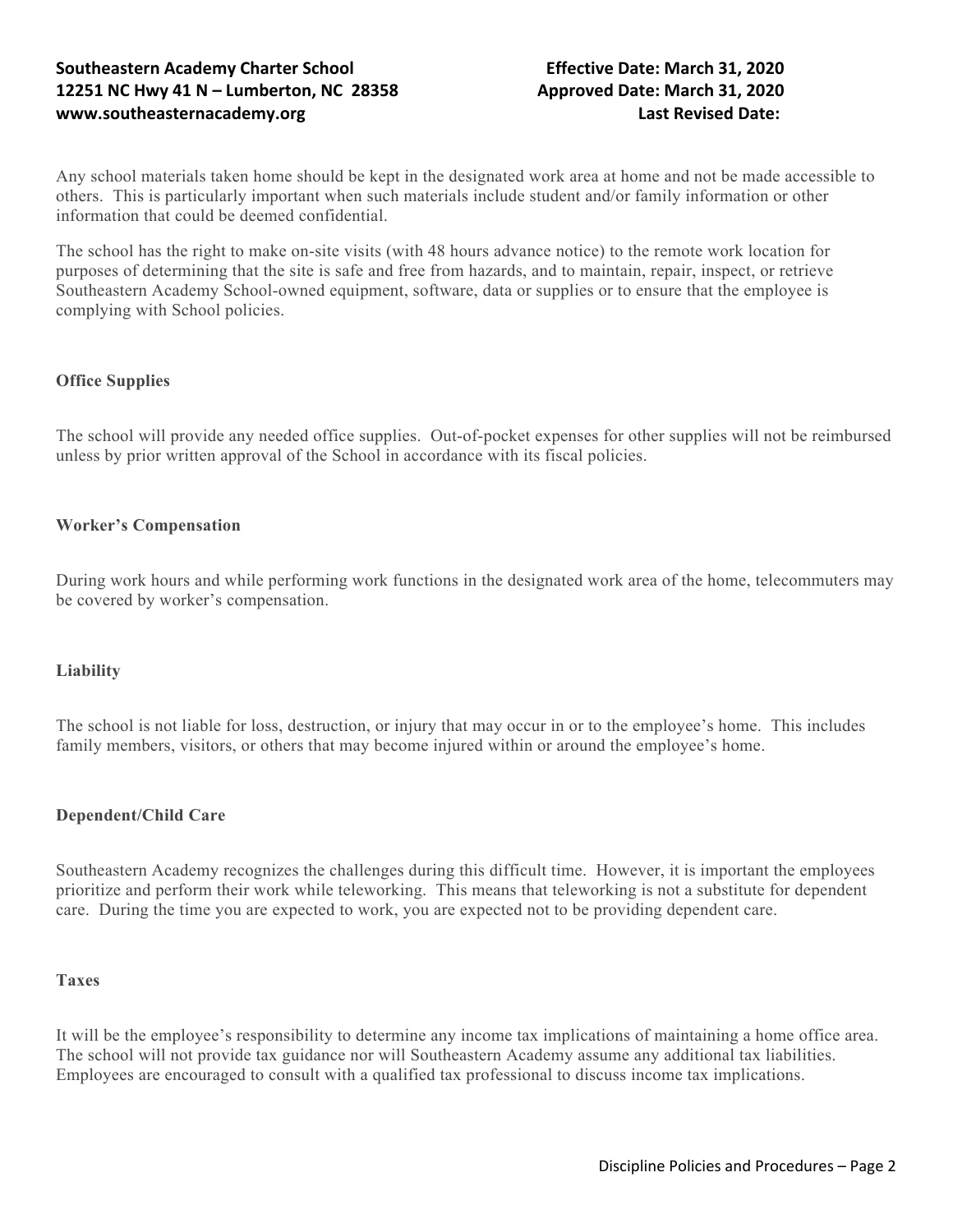# **Southeastern Academy Charter School Effective Date: March 31, 2020 12251 NC Hwy 41 N – Lumberton, NC 28358 Approved Date: March 31, 2020 www.southeasternacademy.org Last Revised Date:**

## **Communication**

Employees must be available by phone, teleconference and email during core work hours.

## **Problem-Solving/Policies**

Southeastern Academy understands that telecommuting may be challenging and the School will make every effort to support employees during this time. Employees are expected to assist in problem-solving any challenges they have while telecommuting and work with their supervisor and the School when such issues arise. Please keep in mind that employees remain obligated to comply with all school rules, practices, policies and instructions while telecommuting.

## **Attire/Conduct**

Telecommuting employees are expected to continue to conduct themselves in a professional manner while working for the School. It is expected that telecommuting employees be available for audio and video conferences/calls during working hours. Telecommuting employees must also be sure to dress professionally and appropriately as per school policy during work time, especially when conducting classes, meetings or communications using video.

### **Tracking Time Worked**

Telecommuting employees who are not exempt from the overtime requirements of the Fair Labor Standards Act will be required to accurately record all hours worked using the school's time-keeping system. Hours worked in excess of those scheduled per day and per workweek require the advance written approval of Southeastern Academy's Administrator. Failure to comply with this requirement may result in the immediate termination or termination of the telecommuting arrangement.

For exempt telecommuting employees, the School will set work expectations and accountability measures, which may differ based on position, grade level and subject matter. In addition, exempt employees may be required to track time and productivity.

### **Time off/Leave/Sick Time**

All employees are expected to continue complying with the School's time off, leave and sick time policies. Reporting expectations under such policies shall continue to remain in effect with any modifications being communicated by your supervisor or the School's leadership.

Nothing in this policy shall be construed to alterany other term or conditionof employment or any other School policies, contracts or agreements.